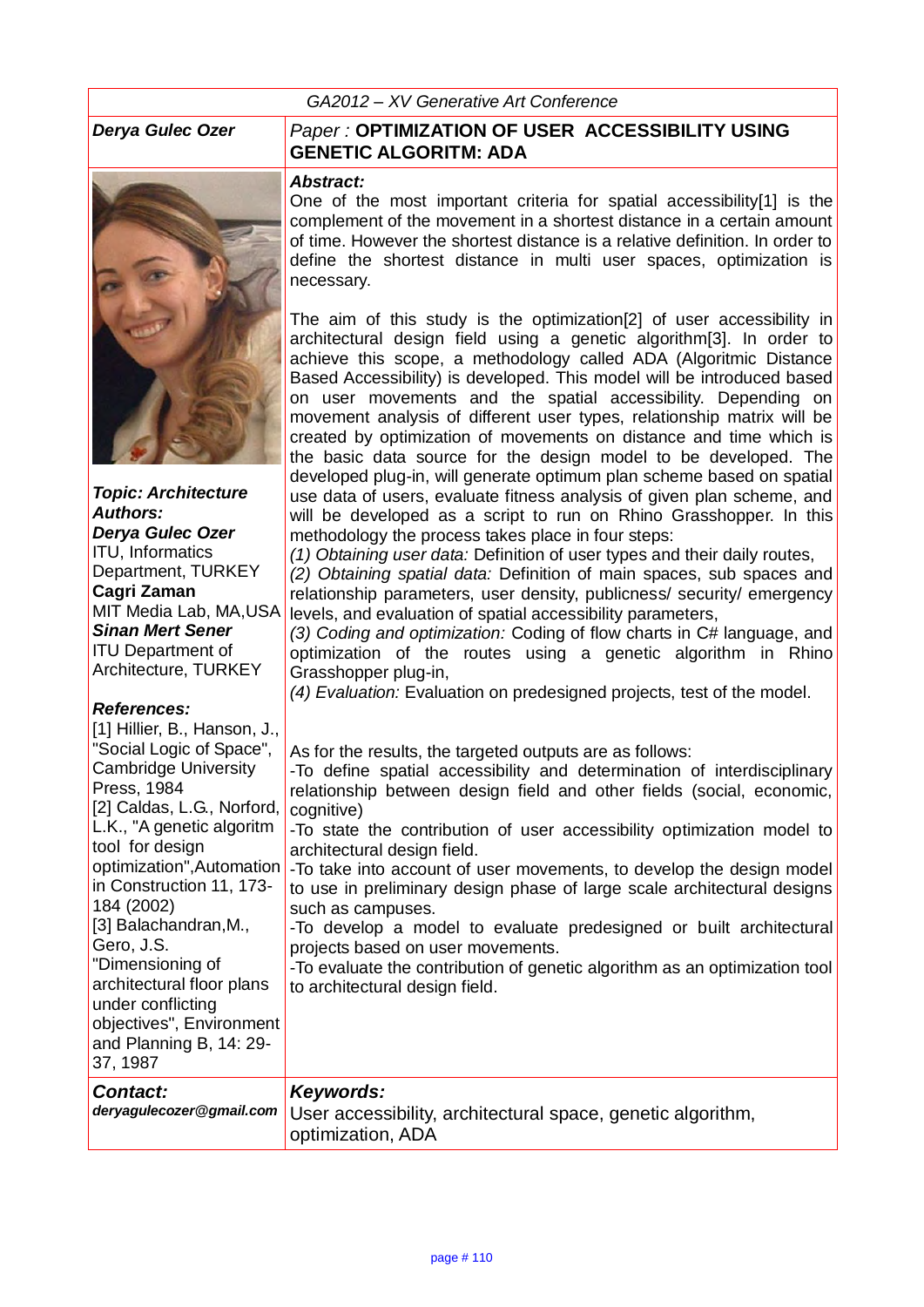# **Optimization of User Accessibility Using Genetic Algoritm: a***DA*

### **D.G. Ozer, Barch, MSc**

*Informatics Department, Istanbul Technical University,Turkey e-mail: deryagulecozer@gmail.com* 

#### **Prof. Dr. S. M. Sener, Barch, MSc, Phd**

*Department of Architecture, Istanbul Technical University,Turkey* 

#### **C. Zaman, Barch, MSc**

*MIT Design Computation, MA,US* 

## **Abstract**

The aim of this study is the optimization of user accessibility in architectural design field using genetic algorithm. In order to achieve this scope, a methodology called **a***DA (Algoritmic Distance Based Accessibility)* is developed. This model will be introduced by analyzing movements of different user types depending on spatial and user accessibility. Depending on movement analysis of different user types, a relationship matrix will be created by optimization of movements by means of travel cost in meters which is the basic data source for the design model to be developed. In this methodology the process takes place in four steps: (1) Obtaining user data, (2) Obtaining spatial data, (3) Coding and optimization, and (4) Evaluation. The developed plug-in run as a script on Rhino Grasshopper, evaluate fitness values of given plan scheme and generate optimum plan scheme based on user data.

Concerning the results, the advantages of the design data gathered by the optimization of user routes are accentuated. For future suggestions, it is indicated that within the computational design paradigm, the human factor should be taken into consideration along with the movement models, and its contribution to design knowledge. Besides it is emphasized that the movement optimization model could be efficient to use for the design of complex buildings such as hospitals since the method will be further enriched by testing the model on such building typologies.

## **1. Introduction**

Accessibility has received considerable interest in society in recent years, not only a luxury response reserved for special communities [1] such as disabled people, but also an oppourtunity for all. The reason to support this rationale is more functional use of buildings, therefore "design for all" concept can be practiced widely in different building typologies.

Accessibility in architecture means more than spaces that can be used for all people equally [2]. Spatial accessibility, more than in and out relations of the space, is the concept which allows the user to understand function, organization and spatial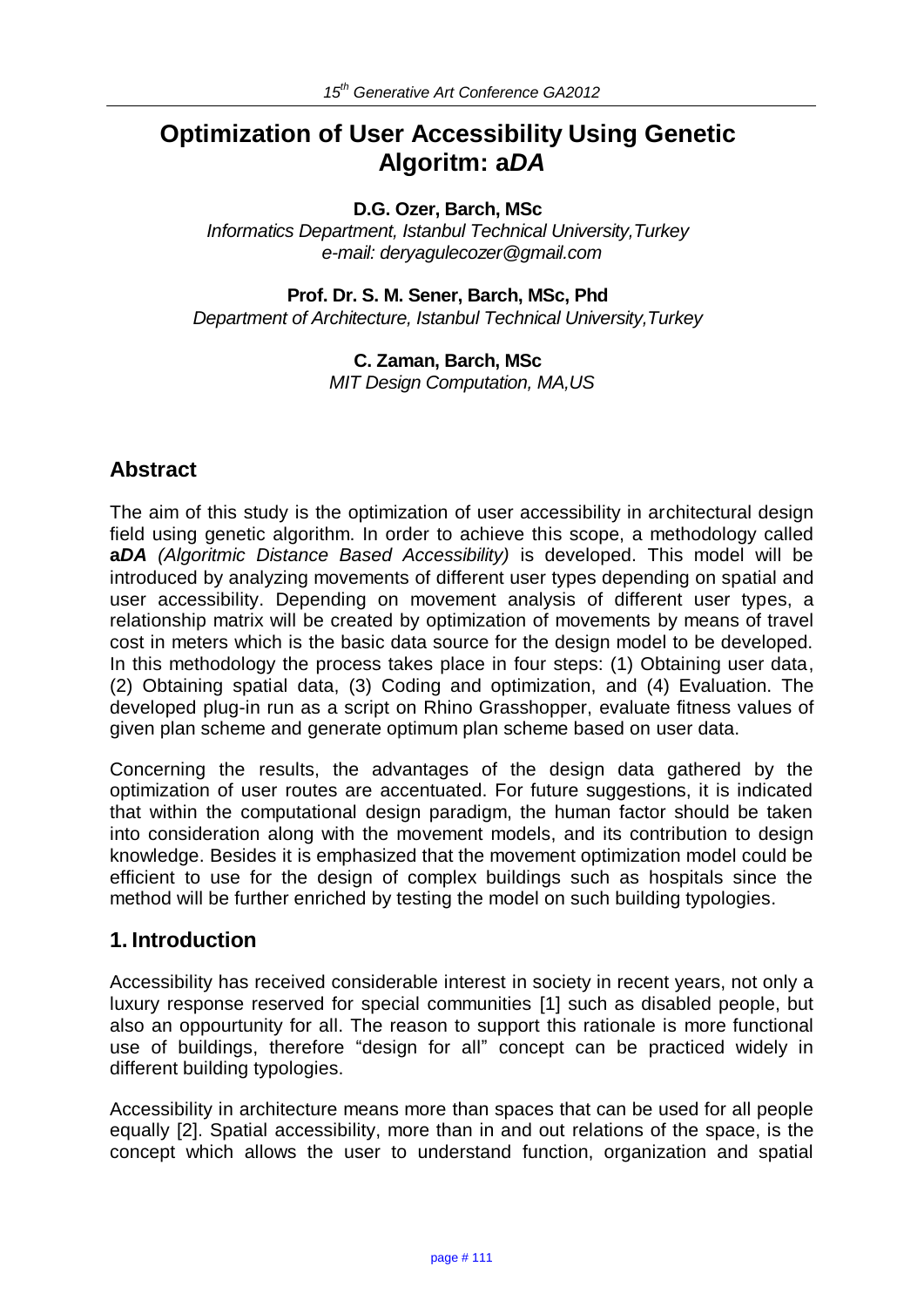relationships and welcome them to participate in activities [3]. Better understand the concept; data, communication, movement and facilities of the user should be well defined [2]. Therefore, concerning user and spatial accessibility in the buildings, one of the most important aspect is the movement of people to consider in the design methodology.

If there is an accessible path but it takes 10 times more time [1] to reach the destination, can this be considered accessible enough? Probably not. Therefore, one of the most important criterion for spatial accessibility is the complement of the movement in a shortest distance in a certain amount of time. However the shortest distance is a relative definition. In order to define the shortest distance in multi user spaces, optimization is necessary. In this sense to concentrate on this optimization problem, evolutionary algoritms are chosed to use in the method, since this approach is a generative testing tool[4] that fits the procedure of synthesis and evaluation in the design process.

Genetic Algorithms (GAs) is very well known evolutionary algorithms, which is widely used in design process. They are used as stochastic methods for solving optimization and search problems [5], and recent work has shown their simple but powerful search capability [6]. Genetic evolutionary design concepts have been applied in the design and architecture areas and had shown promising results [7,8,9,10,11,12,13]

Therefore, a study has been conducted in this perspective, to optimize user accessibility in terms of distance, in architectural design field using genetic algorithm. In order to achieve this scope, a methodology called a*DA (Algoritmic Distance Based Accessibility)* is developed. This model will be introduced by analyzing movements of different user types depending on spatial accessibility. Depending on movement analysis of different user types, a relationship matrix will be created by optimization of movements by means of travel cost in meters, which is the basic data source for the design model to be developed.

This study is divided in three main parts. The first part examines spatial accessiblity in terms of user movements and compares the studies in the literature. The second part examines genetic algoritms in architectural design field and optimization problems. Finally the third part explains the developed method, aDA, its background studies, data collection, process and results. Moreover the third part promotes a prospective use of the method in such complex building typologies, which will be further studied.

## **2. Analysis of Spatial Accessibility in Terms of User Movements**

Even accessibility is challenging even for healthy people; abled/disabled and healthy/unhealthy people should be considered in terms of accessibility to every space. Communal space should be accessible not only to disabled but also to everyone [14]. Therefore, "accessibility for all" motto should be reconsidered in terms of architectural design.

To better define accessibility for all concept, It will be helpful to present the spatial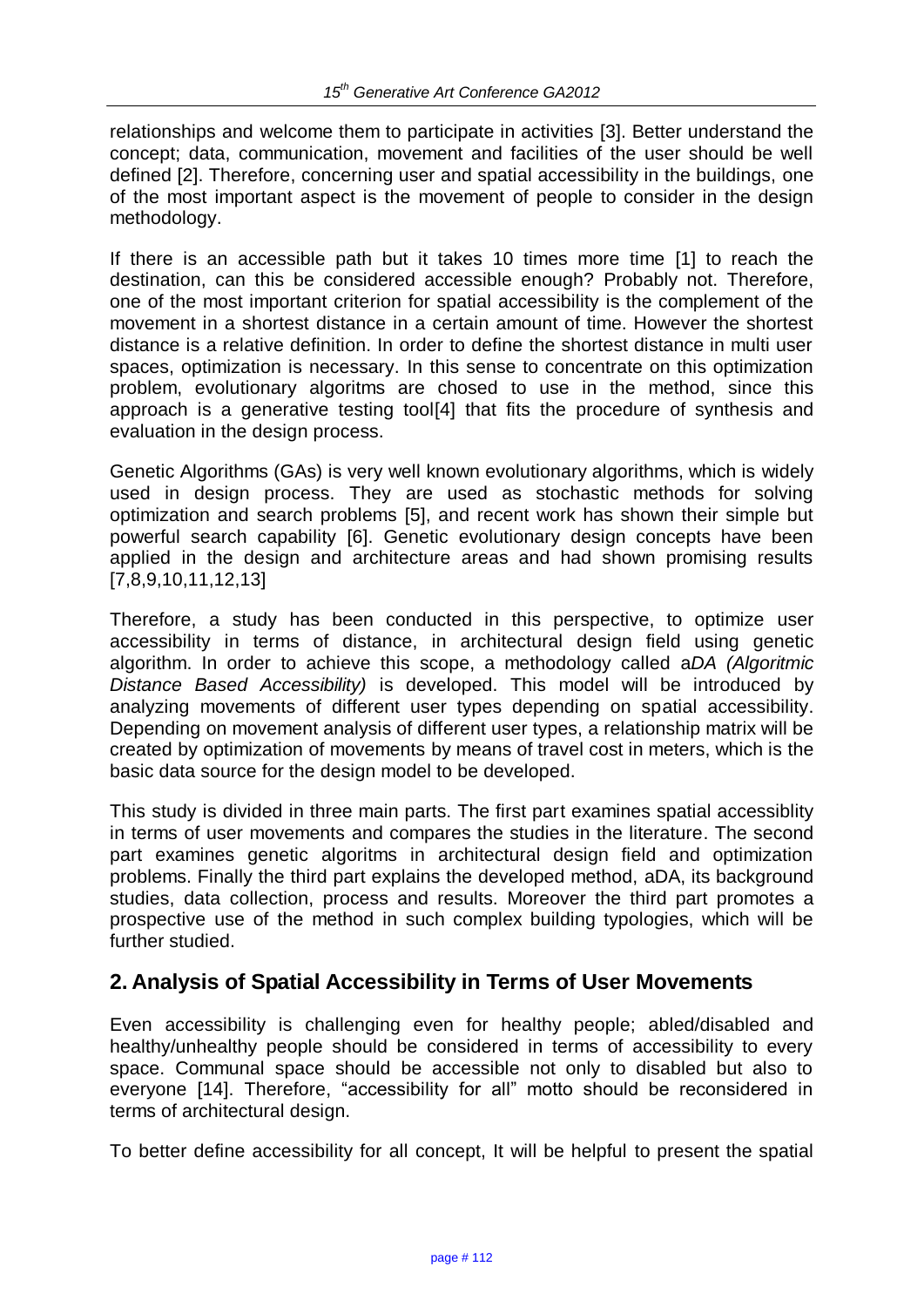acsessibility components and measures. Since buildings are service providers, their quality should be measured by defining a set of representative service paths [1]. Therefore it will be useful to analyze an existing methodology to measure spatial accessibility. There are 5 criteria which can be mentioned here: Counting, total sums of distance, closest activity, gross interaction potential, probabilistic choices (Table 1).

| <b>Criterion</b>              | <b>Definition</b>                     | <b>Accesibility Measure</b> |  |  |  |  |
|-------------------------------|---------------------------------------|-----------------------------|--|--|--|--|
| Counting                      | Counting Accessible Locations for an  | Accessibility increases     |  |  |  |  |
|                               | activity                              | directly proportional       |  |  |  |  |
| <b>Total Sums of Distance</b> | Total distance to go                  | Accessibility increases     |  |  |  |  |
|                               |                                       | inversely proportional      |  |  |  |  |
| Closest activity              | The situation of the closest activity | Accessibility increases     |  |  |  |  |
|                               | being available                       | inversely proportional      |  |  |  |  |
| Gross interaction             | Attractiveness, convenience and       | Accessibility increases     |  |  |  |  |
| potential                     | different number of activities        | directly proportional       |  |  |  |  |
| Probabilistic choices         | Among the activity potentials, the    | Accessibility increases     |  |  |  |  |
|                               | probabilistic choice                  | directly proportional       |  |  |  |  |

*Table 1. Accessibility Measures* [1,15]

Considering spatial accessibility, there have been previous studies [2,14,16,17,18,19,20,21]. Among these works, internal and external accessibility is defined and studied [16], horizontal and vertical circulation within the building is considered internal, relationship with the nearby environment and the town is considered to be external [17]. Studies considering internal accessibility focuses on accessible design criteria [21], theoretical and practical knowledge integration [2] and use of physical environmental data [19], orientation and user types [18] in hospitals. On the other hand studies considering external accessibility focuses on setting criteria in mass housing [14] and layout pattern evaluation [20]. As far as this paper focuses on internal accessibility measures and user movements, it is important to point out that accessibility should be considered in various parameters, but it is important to define proper evaluation criteria for the desired solution.

#### **2.1 Developed methods for space planning and accessibility in the literature**

There are many methods focusing on the place of accessibility concept in design, its development and generation. The ones we consider here are space layout planning, space syntax and wayfinding to overview.

Space layout planning is the assignment of discrete space elements to their corresponding locations while having relationships with each other [6]. The relationships include topology and geometry where topology implies using grammars and geometry implies mathematical programming or related optimization techniques [6]. There has been many researches on this issue [6,22,23,24,25,26] focusing on constructive placements, synthesizing layouts using generative grammers and use of genetic algorithms in topographical and geometrical problems. The planning problem points out three important aspects; how to formulate the problem, how to control the generated solutions and how to evaluate depending on various criteria [6].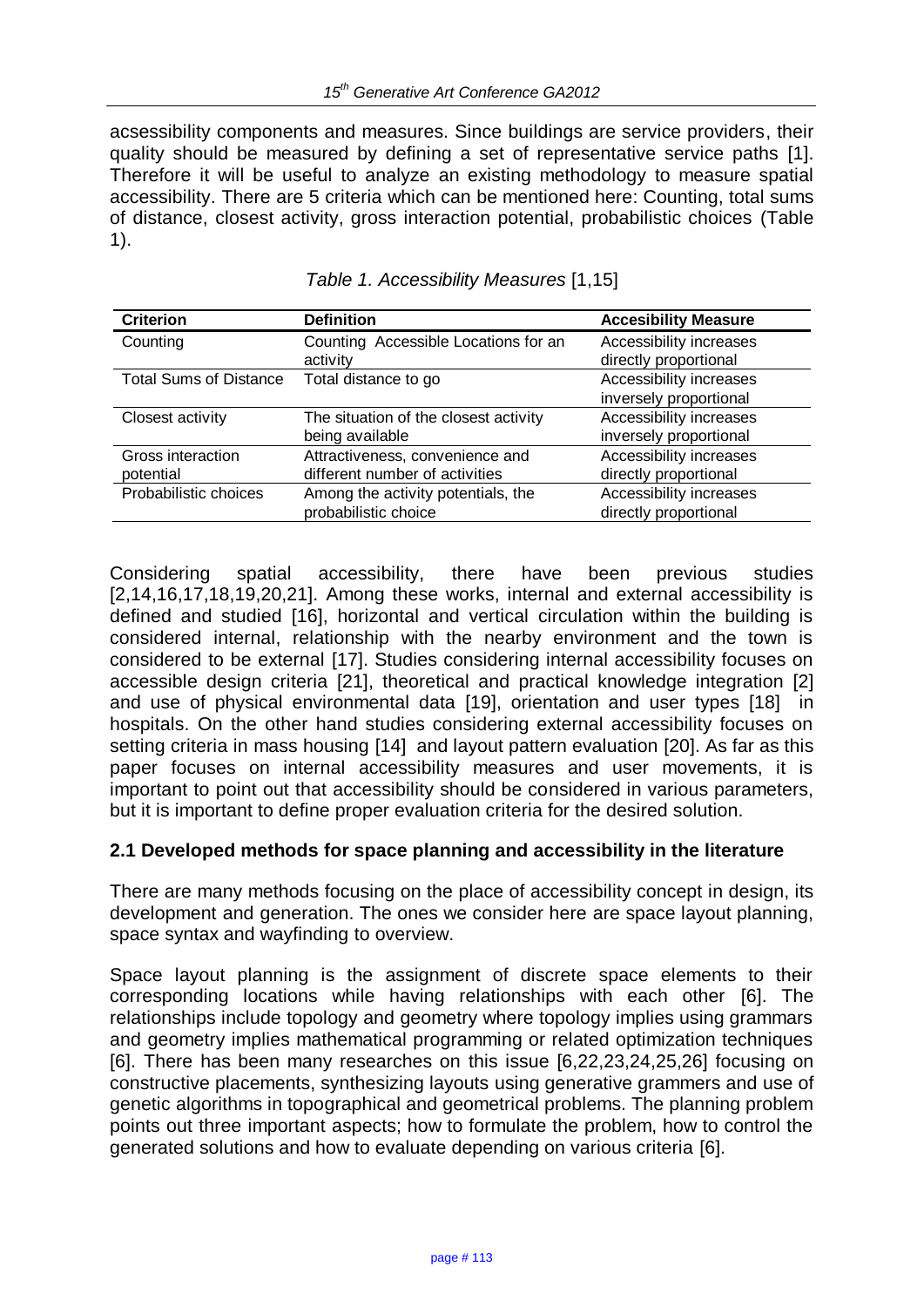The studies that focused on architectural planning order can be summarized as; the placement of rectangular units on a plan [27], planimetric parameter optimization [28], use of genetic algorithms with the method of activity grouping [29] and use of knowledge based systems in antropometric data base optimization [10]. In larger scale projects, a heuristical approach of ant colony optimization is used for relating activities and spaces in an office block [30]. The common result to be realized from these studies is to generate solutions based on specific parameters meeting fitness function requirements in architectural planning scale.

Another method to overview is space syntax, which is a research program to define the relationship between people and space within general theory perspective of building/ settlement/ city structure. The startup of the concept is the people using space as a key to organize for themselves [31].

There are many researches on interior space analysis, some of them are; comparison of two distinct office spaces (designed and built) via axial mapping [32], characterization of a space as a whole with graph spectra and plan generation via optimization with genetic algorithm [33] and an evacuation system proposal stressing spatial, ergonomical and cognitive parameters [34]. In this respect, additionally there are studies defining and practicing accessibility measures due to distance and time [35]. The common point of these studies is the feasibility of space analysis due to physical and sociological measures and the use of computational methods in space syntax methodology.

The studies doing compative studies concentrating on human movement are useful to inspire this research. One exemplar study make a comparative study of real and virtual environments and show the results of human movement to influence the spaces [36]. Whereas another one studies a virtual environment via wayfinding and compares the movement and cognition data [37]. The results shows us whether in a real or virtual environment, human movement is a key factor to affect the design methodology.

The final method to overview and compare within the literature is wayfinding. Being a concept relating environmental and behavioral studies, wayfinding is defined as the action to start from a departure to reach a target [38]. A successful wayfinding is a behaviour to know the location and best route, to follow, to recognize the target and to find the way back [39].

The studies regarding wayfinding are; evaluation of wayfinding concepts on the distance, user route and actions with observing human behaviours [39], wayfinding analysis of the users of before and after use of space [40], the factors to effect wayfinding behaviour, its impact on building configuration, visual accessibility, circulation systems and signs [41].

The above mentioned methods have shown us, there are multifold driving forces for an enhanced building accessibility. Among these forces, user data is important regarding the matching of the generative process to the architectural design process. In the following section we focused on genetic algorithms in architectural design field and optimization.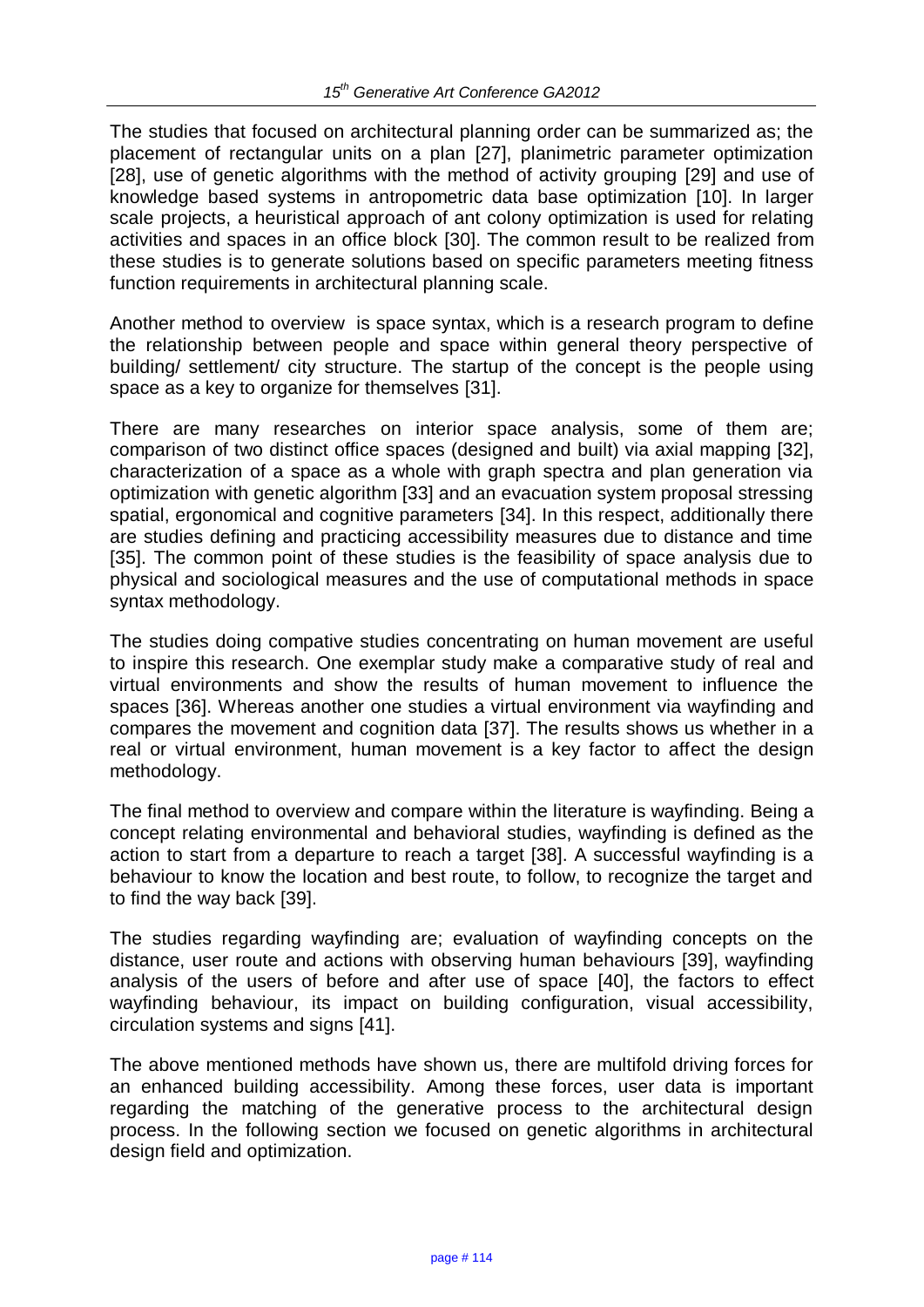## **3. Genetic Algoritms in Architectural Design Field and Optimization**

Genetic Algorithms, inspried by genetics, is a stochastic method for solving optimization and search problems, operating on a population of possible solutions [5], based on natural selection criteria. The process is based on probability rules with use of fitness function to search the related solution space [42], in a relatively shorter time [43].

As mentioned before, one of the most important criterion for spatial accessibility is the complement of the movement in a shortest distance in a certain amount of time. Since the shortest distance is a relative definition, optimization is necessary to define the solution. Searching for previous optimization problems, the example of a system of lineer inequalities can be taken as a good example for this paper's methodoogy. Among many possibilities of a movement route starts with a point and ends with a destination point, the problem is the total distance optimization (Figure 1).



*Figure 1. A system of lineer inequalities: It begins at a starting [vertex](http://en.wikipedia.org/wiki/Vertex_(geometry)) and moves along the edges of the polytope until it reaches the vertex of the optimum solution[44]* 

Genetic algorithms are an appropriate form of communication [6] between the architectural design and genetic evolutionary processes. The studies in this the field of space layout problem solving and optimization can be summarized as; genetic optimization techniques used in space layout problems [6] and geometrical space planning via dimensioning of space elements [45,46,47,48]

The studies regarding architectural space can be pointed as; use of nature inspried genetic/evolutionary design model on space planning [6], a knowledge based system proposal on an optimal office layout [10], generation of space layout typologies for architectural plans with an evolutionary approach [11], use of genetic algorithms in space layout planning [29].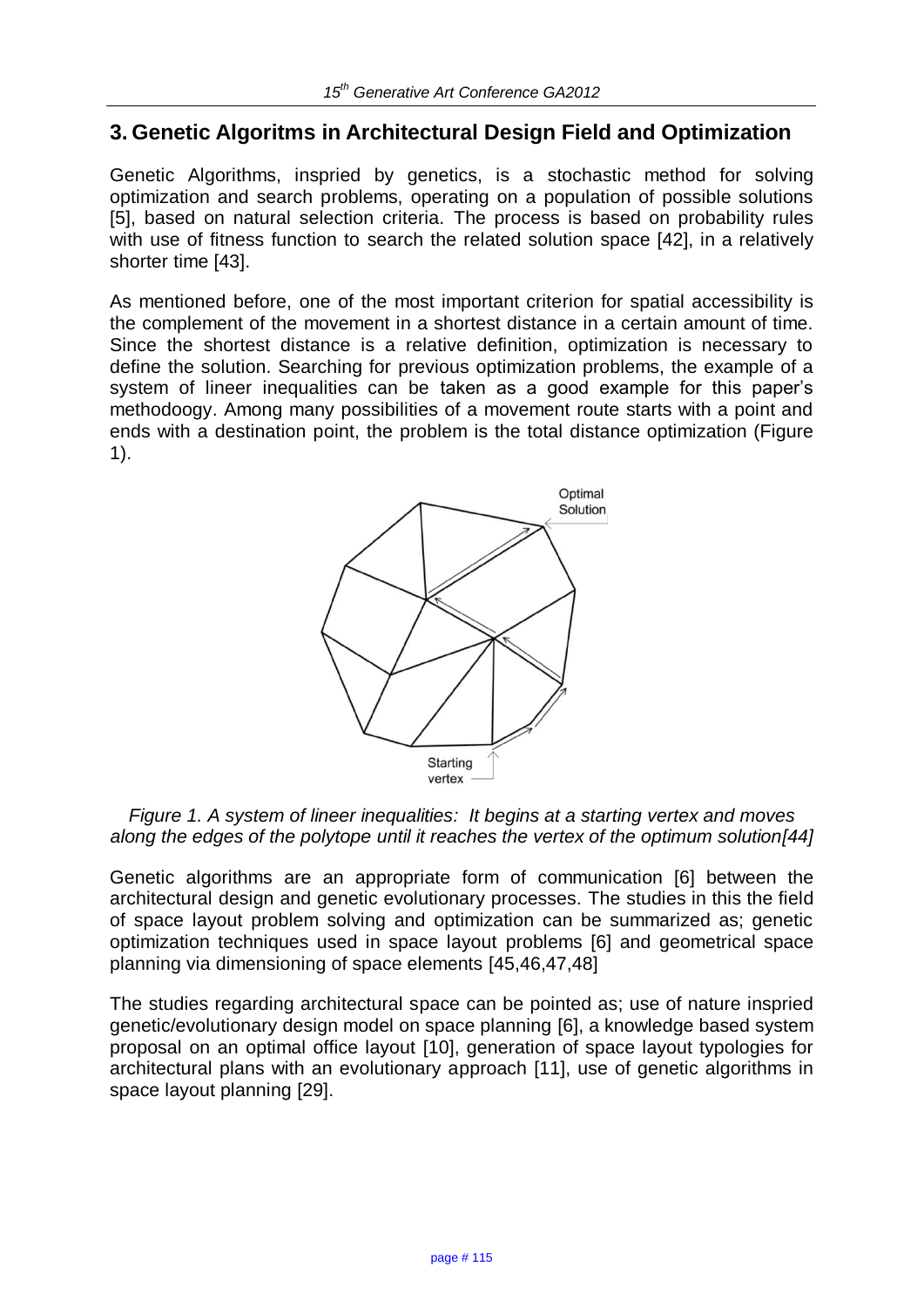Since genetic algorithms are proposed to be the best tool to use in optimization problems in architecture field, it is used in the method we developed in the following section.

## **4. Algoritmic Distance Based Accessibility Model (ADA)**

The aim of the developed method is to analyze user movements in the building environment in terms of accessibility and optimize the user routes due to accessibility criteria using genetic algorithm. Depending on the literature discussed before, the main problem in this work is optimization of user and spatial accessibility using distance data using genetic algorithm and transforming the data obtained into a design methodology.

In this methodology the process takes place in three steps (Figure 2):

(1) Obtaining user data: Definition of user types and their daily routes,

(2) Obtaining spatial data: Definition of main spaces, sub spaces and relationship parameters, user density, publicness/ security/ emergency levels, and evaluation of spatial accessibility parameters,

(3) Coding and optimization: Coding of flow charts in C# language, and optimization of the routes using a genetic algorithm in Rhino Grasshopper plug-in.

Depending on movement analysis of different user types, relationship matrix will be created by optimization of movements on distance and time. This matrix will be the basic data source for the design model to be developed. The procedure followed is the examination of user movements and development of their schemes in the flowchats (Figure 3) and drawing of the user speed/distance table (Table 2).

|                                        |            |          | Healthy    |                     |                  |                                       |                                   |                     | Unhealthy        |          |            |                     |          |                 |          |            |                     |                         |
|----------------------------------------|------------|----------|------------|---------------------|------------------|---------------------------------------|-----------------------------------|---------------------|------------------|----------|------------|---------------------|----------|-----------------|----------|------------|---------------------|-------------------------|
|                                        |            | Disabled | Speed(m/h) | Min.<br>distance(m) | Max.<br>distance | Normal                                | Speed(m/h)                        | Min.<br>distance(m) | distance<br>Max. | Disabled | Speed(m/h) | distance(m)<br>Min. | Max.     | distance<br>(m) | Normal   | Speed(m/h) | distance(m)<br>Min. | distance<br>(m)<br>Max. |
| User                                   | Type1      | $\Omega$ | 300        | 3                   | $75*$            |                                       |                                   |                     |                  |          |            |                     |          |                 |          |            |                     |                         |
| A                                      | Type2      |          |            |                     |                  | $\Omega$                              | 500                               | 3                   | $125*$           |          |            |                     |          |                 |          |            |                     |                         |
| User                                   | Type3      |          |            |                     |                  |                                       |                                   |                     |                  | $\Omega$ | 200        | 3                   | $33,3**$ |                 |          |            |                     |                         |
| В                                      | Type4      |          |            |                     |                  |                                       |                                   |                     |                  |          |            |                     |          |                 | $\Omega$ | 400        | 3                   | 66,6**                  |
| * For a healthy user, maximum walking  |            |          |            |                     |                  |                                       | ** For an unhealthy user, maximum |                     |                  |          |            |                     |          |                 |          |            |                     |                         |
| time between two locations is accepted |            |          |            |                     |                  | walking time between two locations is |                                   |                     |                  |          |            |                     |          |                 |          |            |                     |                         |
|                                        | as 15 min. |          |            |                     |                  | accepted as 10 min.                   |                                   |                     |                  |          |            |                     |          |                 |          |            |                     |                         |

*Table 2. User Types and Speed/Distance Table*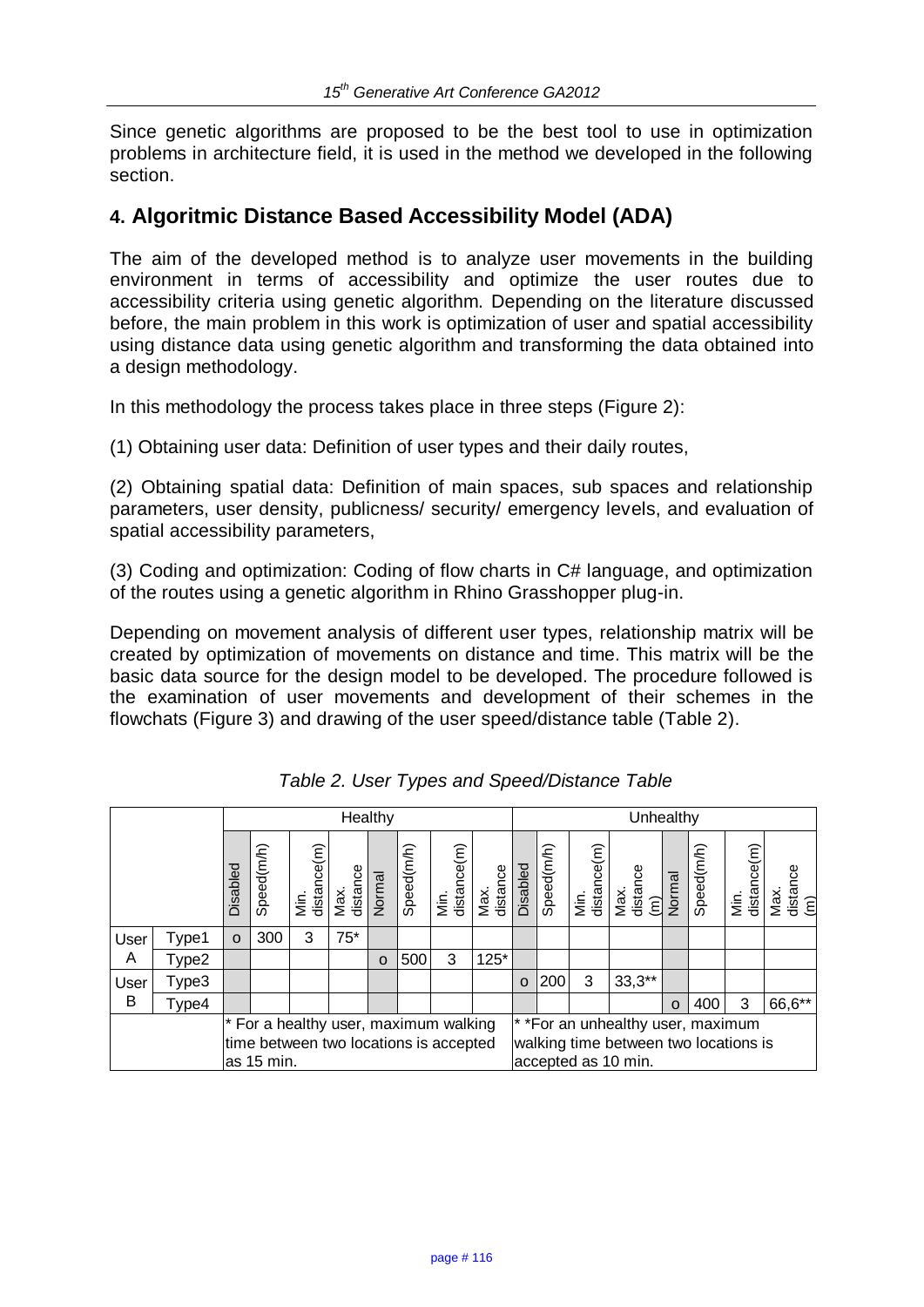

*Figure 2. The Method Chart* 



*Figure 3: An example of a flowchart of a user route*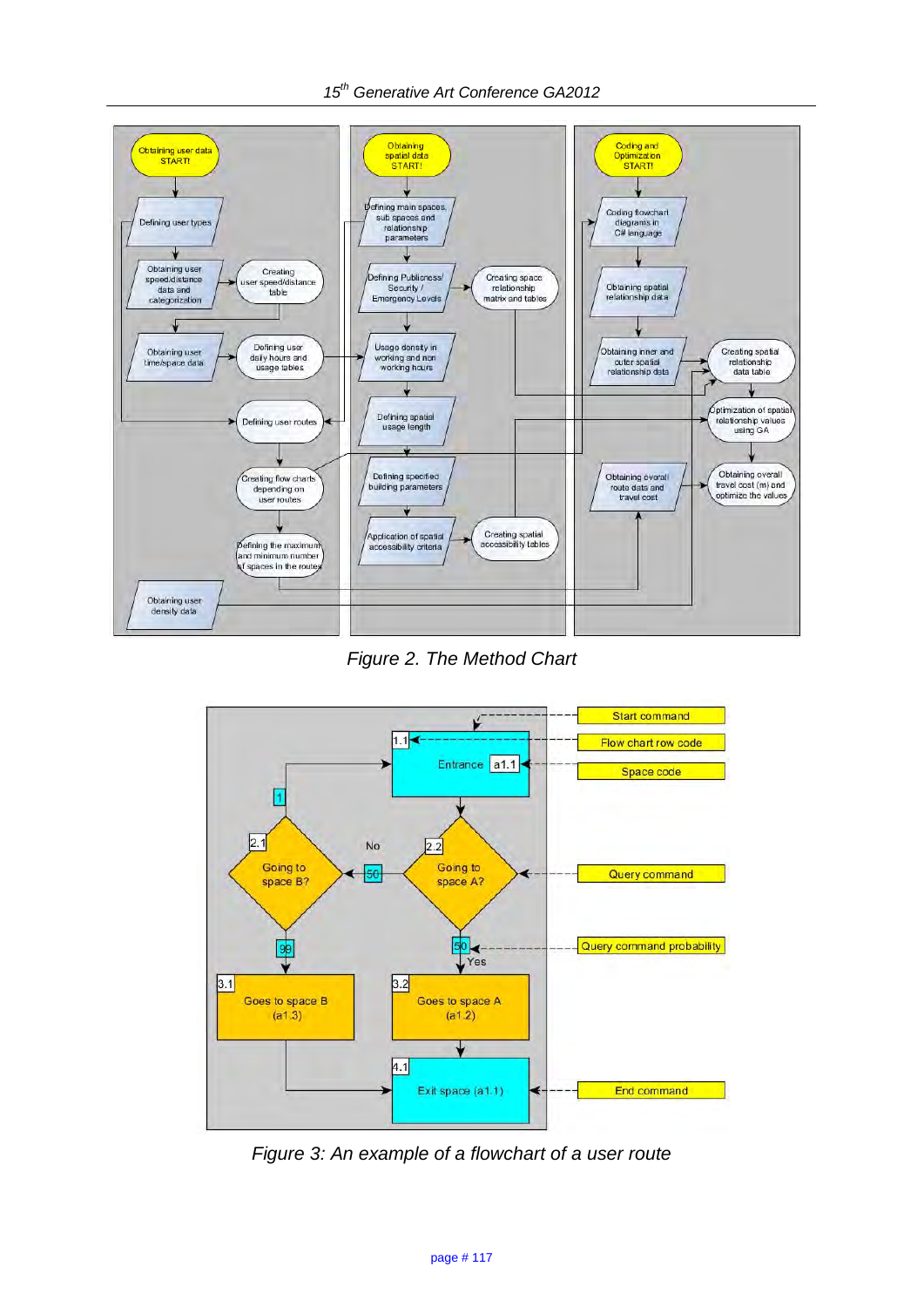Using these data sets, a simple genetic algorithm is designed with a special fitness function. Two components are generated in Rhino Grasshopper interface (Figure 4); *User Component* is used to process user movement data. The user component takes an xml file that includes node data and generates paths (Table 2). *Genetic Solver Component* is used to optimize the routes. It takes the user paths and relations and creates the coordinates for spaces using a genetic algorithm (Table 3).



*Figure 4. Rhino Grasshopper interface* 

| <b>INPUT</b>         | Type             |                                                 |
|----------------------|------------------|-------------------------------------------------|
| <b>XmlDocument</b>   | File             | The xml file                                    |
| Int                  | Number of users  | The number of user paths to be generated        |
| <b>OUTPUT</b>        | Type             |                                                 |
| DataTree <int></int> | Path             | Generated paths according to probability schema |
| DataTree <int></int> | <b>Relations</b> | Relation degrees between spaces                 |
| String[] names       | <b>Nodes</b>     | Name of the nodes in paths.                     |
|                      |                  |                                                 |
| Double[] radius:     | Dearee           | Usage degrees of spaces.                        |

#### *Table 3. User Component*

#### *Table 4. Genetic Solver Component*

| <i><b>INPUT</b></i>   | 'ype             |                                                   |
|-----------------------|------------------|---------------------------------------------------|
| DataTree <int></int>  | Path             | Generated paths according to probability schema   |
| DataTree <int></int>  | <b>Relations</b> | Relation degrees between spaces                   |
| Int                   | Population       | Population Size of genetic algorithm              |
| populationSize        |                  |                                                   |
| Int generations       | Generation       | The number of generations as termination criteria |
| <b>OUTPUT</b>         | Type             |                                                   |
| Double[] solution     | Coordinate       | Coordinates of spaces                             |
| <b>Double fitness</b> | <b>Fitness</b>   | Fitness value of the solution                     |

The Genetic Algorithm parameter selection criteria are the chromosome, addition mutation, multiplication mutation, crossover, fitness function and selection. *Chromosome* is defined by a array of doubles that represent x and y values of points.  $x$  and y values are stored consequently for each point. (x value =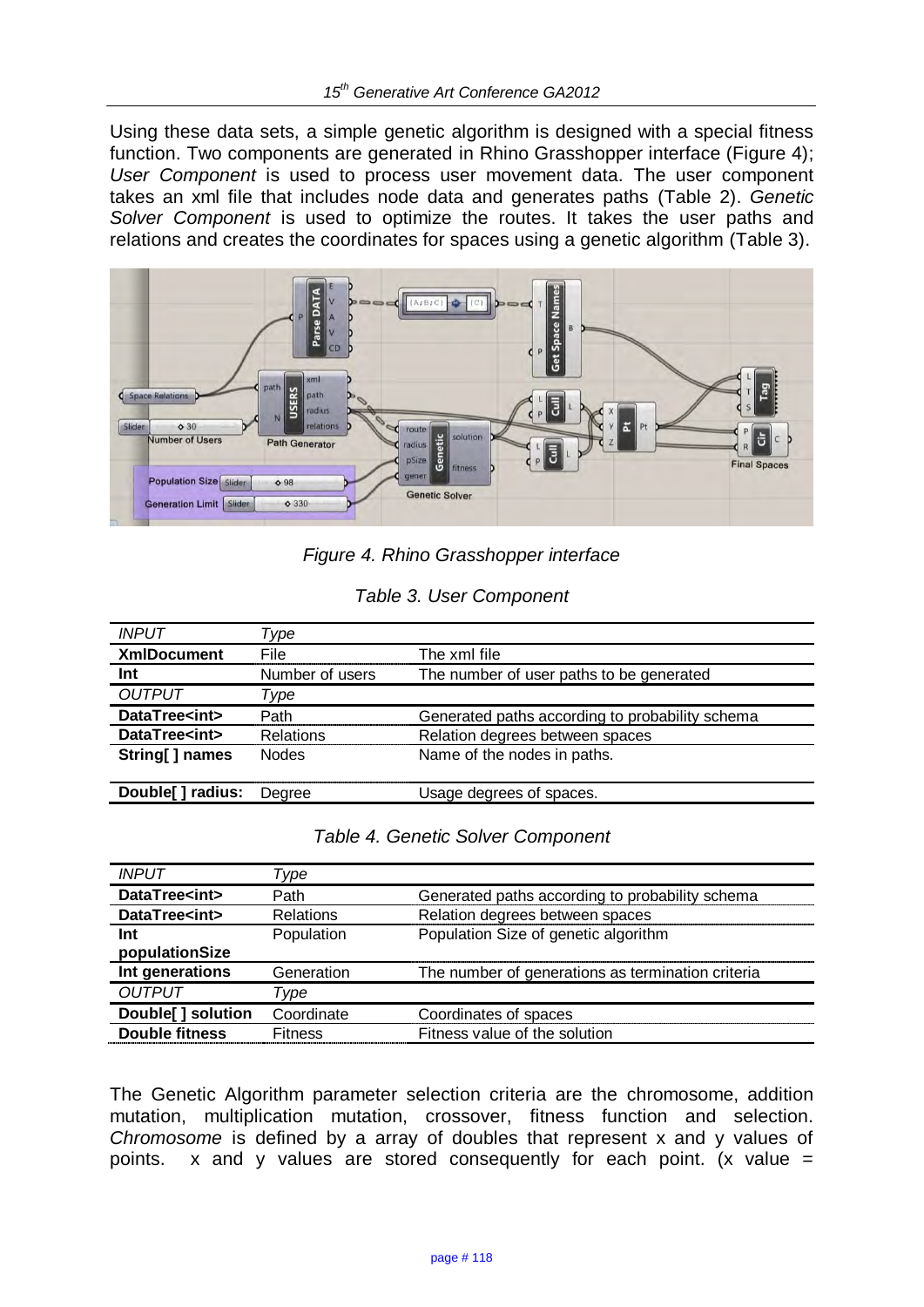chromosome[n], y value = chromosome  $[n+1]$ . There is two types of mutation defined for this chromosome.

*Addition Mutation* is change of x and y values in a range. In this case the range domain is defined as (-20,20). When this number increased diversity increases in the population, and decreases in reverse. Convergence to optimum solution slows down in too high or too low values.

*Multiplication mutation*, multiplies x and y values in a chromosome with a number within the range (-5,5). Similar to addition mutation, different values effect the diversity and convergence.

*Crossover* is a single point crossover used in this algoritm.

*Fitness Function* is defined as a special one for this algorithm. The fitness function takes two consequent points in the chromosome and calculates distance. Then it subtracts the relation degrees between those points. This function repeats until the end of the chromosome. Finally, the fitness value is determined as 1 divided by the result (1).

2  $2i - 1$ 2  $2i-1$ 1  $(x_i - x_{2i-1})^2 + (y_i - y_{2i-1})$  $=\sum_{i=1}^n \sqrt{(x_i - x_{2i-1})^2 + (y_i - y_{2i})^2}$ *i result* =  $\sum_{i} \sqrt{(x_i - x_{2i-1})^2 + (y_i - y_{2i})^2}$ (1)  $fitness = 1/(result - relationDegree)$ 

*Selection* is defined as elite selection method for this algorithm.

The objective of the algorithm is to maximize the fitness function through generations. Our findings show that the algorithm successfully increases the fitness value, however most of the times there is no "perfect solution" thus it gives an approximation resulting with fitness values lower then 1 (Figure 5). Since the fitness function tries to make the results closer to relation degrees, end product is ideally a set of tangent circles, where every circle representing a space and the radius of it is the degree of usage (Figure 6). Genetic algorithm runs with specified population size until the specified generation. After the algorithm terminates, the genetic solver component writes the coordinate values as output. These values can be used to create spaces.



*Figure 5. Fitness values and generations*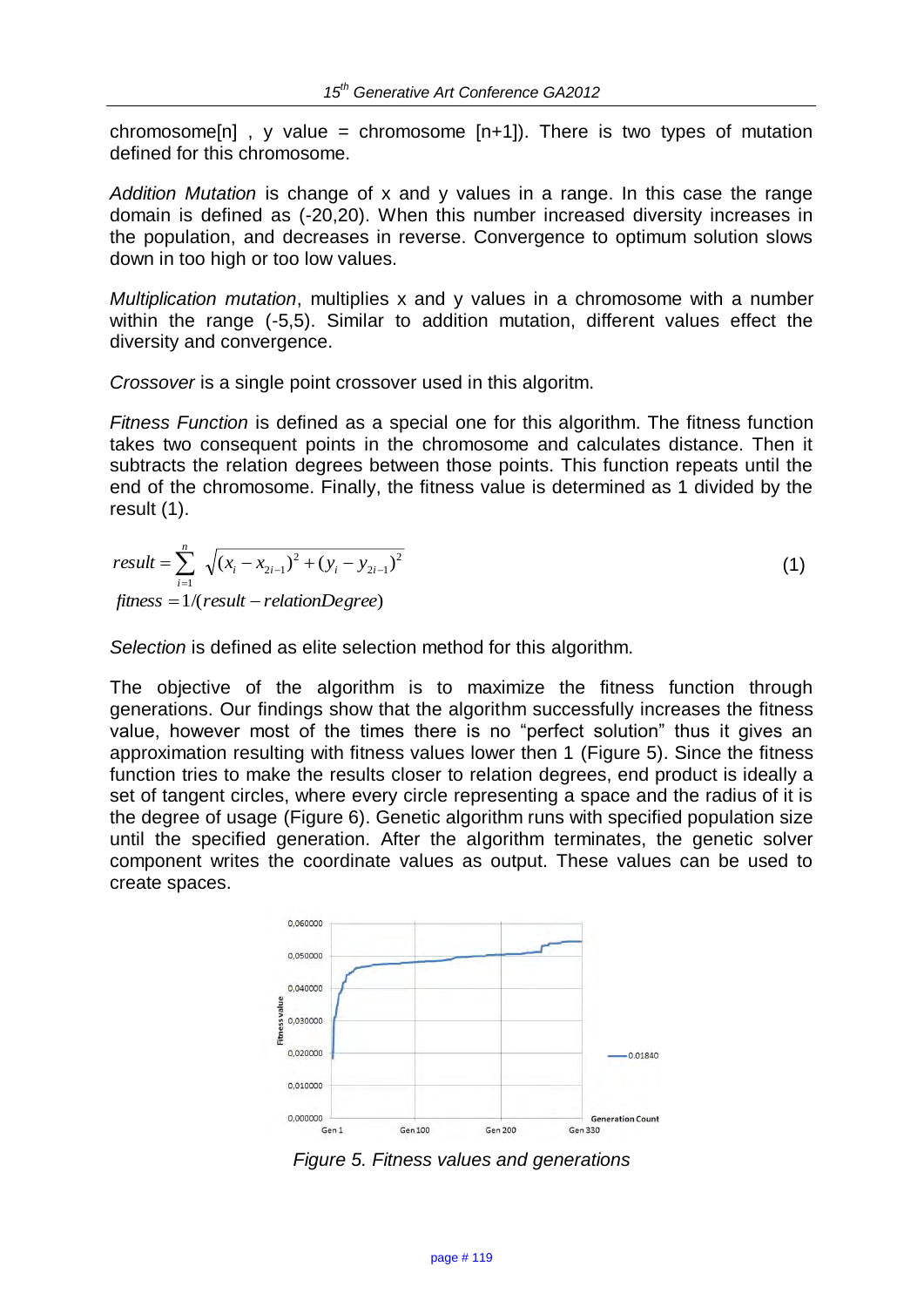

*Figure 6. Final solution after 330 generations* 

## **5. Results and Prospective Studies**

We used user movement diagrams and aimed to generate new planimetric possibilities towards an optimized behavior of the final configuration in site plan scale. We developed a script based tool that works as a component running in Rhino Grasshopper. This work focuses mostly on those aspects related to the user movement inside spaces.

As for the results, the targeted outputs are as follows:

-To define spatial accessibility and determination of interdisciplinary relationship between design field and other fields (social, economic, cognitive)

-To state the contribution of user accessibility optimization model to architectural design field.

-To take into account of user movements, to develop the design model to use in preliminary design phase of large scale architectural designs such as campuses.

-To develop a model to evaluate predesigned or built architectural projects based on user movements.

-To evaluate the contribution of genetic algorithm as an optimization tool to architectural design field.

The capability of producing optimized solutions and effective use of computational techniques for the given set of user data proves the utility of the developed model.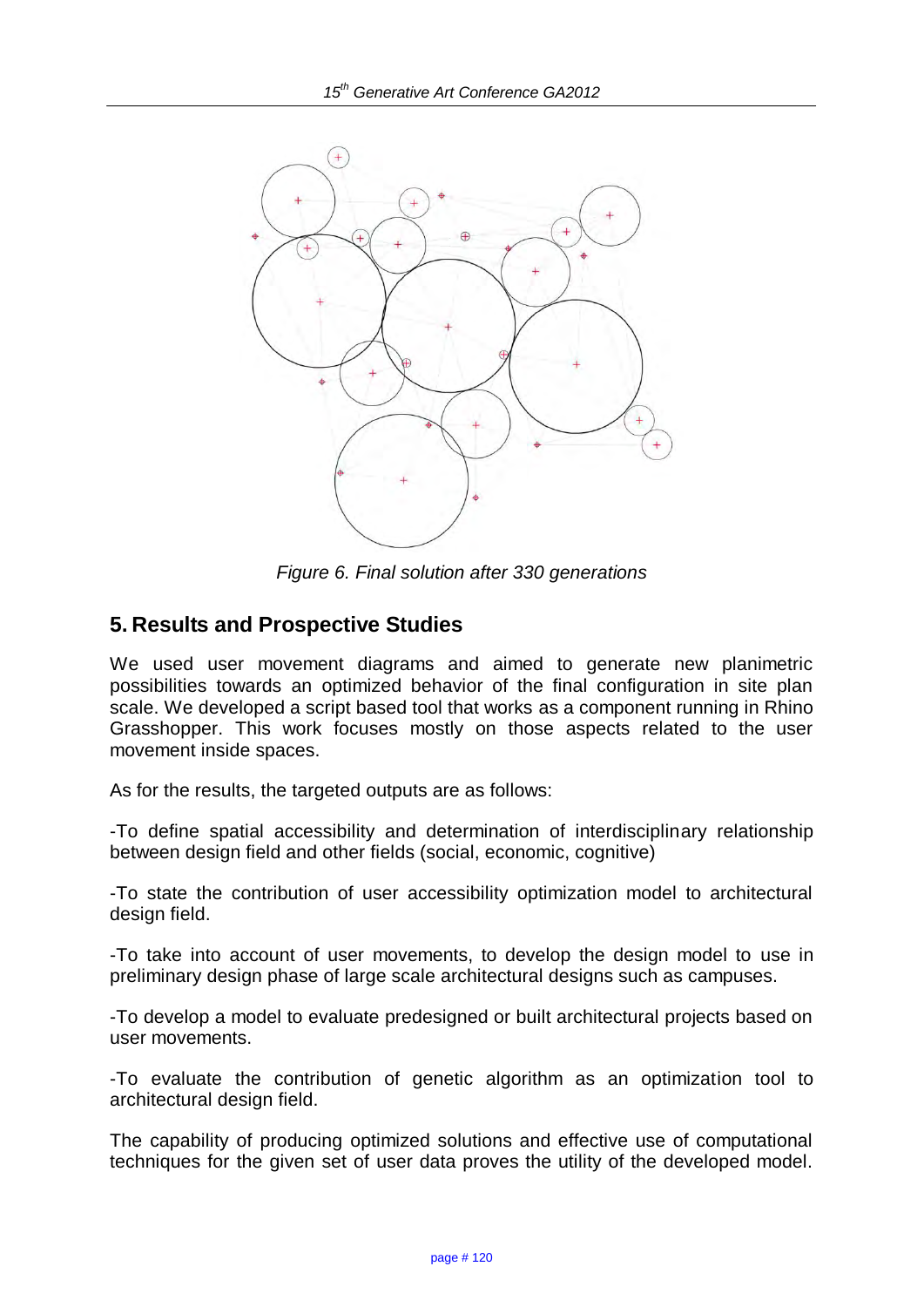The utility of the model will be further studied and compared in complex building typologies such as hospital campuses.

## **Acknowledgement**

This work is the result of a Phd Thesis and supported by scientific research project program by Istanbul Technical University. We also would like to thank Mine Ozkar and Birgul Colakoglu for their contributions as thesis jury members, WeDream-Digital Experience Firm for computing resources.

## **References**

[1] Sakkas, N., Perez, J., "Eloborating metrics for the accessibility of buildings", Computers, Environment and Urban Systems, 30 (661-685), 2006.

[2] Andrade I., Dorneles V., Bins Ely V.H.M., "Accessibility for All: Going from theory to Practice", Work 41, 3840-3846, 2012.

[3] Dischinger M., Bins Ely V.H.M., Piardi S.M.D.G. "Promovendo a acessibilidade nos edificios publicos: Programa de Acessibilidade as Pessoas com Deficiencia ou Mobilidade Reduzida nas Edificacoes de Uso Publico", Florianopolis, Ministerio Publico de Santa Catarina, 2009.

[4] Marin, P., Bignon, J.C., Lequay, H., "A Genetic Algorithm for use in creative design process", halshs-00348546, version 1- 19 Dec. 2008.

[5] Fasoulaki, E., "Genetic Algortims in Architecture: A Necessity or a Trend", Generative Art Conference, Milan, Italy, 2007.

[6] Jo, H.J., Gero, J.S., "Space Layout Planning Using an Evolutionary Approach", Artificial Intelligence in Engineering, 12(3): 149-162, 1998.

[7] Gero, J.S., Louis, S.J. and Kundu, S., "Evolutionary learning of novel grammars for design improvement" , AIEDAM 8(2):83-94., 1994.

[8] Jo, J.H. "A Computational Design Process Model using a Genetic Evolution Approach", Ph.D. Thesis, Department of Architectural and Design Science, University of Sydney, Australia, 1993.

[9] Maher, M.L. and Kundu, S., Adaptive design using genetic algorithms, in J.S. Gero and E. Tyugu (eds), Formal Design Methods for CAD, North-Holland, Amsterdam, pp. 246–262., 1994.

[10] Pham D. ,Onder H. , A knowledge-based system for optimizing workplace layouts using a genetic algorithm, Ergonomics 35 (12) 1479–1487, 1992.

[11] Damski, J. C. and Gero, J. S., "An evolutionary approach to generating constraint-based space layout topologies", in R. Junge (ed.), CAADFutures 1997, Kluwer, Dordrecht. pp. 855-864., 1997.

[12] Wong, S.S.Y, Chan, K.C.C, "EvoArch: An evolutionary algorithm for architectural layout design", Computer-Aided Design 41, 649- 667, 2009.

[13] Rafiq, M. Y., Mathews, J. D., Bullock, G. N., "Conceptual Building Design-Evolutionary Approach", Journal of Computing in Civil Engineering, Vol. 17, No. 3, July 1, 150-158, 2003.

[14] Alpagut, Y., "Toplu konut dış mekanlarında tüm kullanıcılar için erişilebilirlik ölçütlerinin saptanması ", Master Thesis, ITU Graduate School of Science Engineering and Technology, 2003.

[15] Church, R., Marston, J., "Measuring accessibility for people with a disability", Geographical Analysis, 35(1), 83-96, 2003.

[16] Tipi, Ç.B. "Tıp Fakültesi Hastanelerinin Erişebilirlik, Kullanışlılık ve Kullanıcı Memnuniyeti Kapsamında Değerlendirilmesine Yönelik Bir Yöntem Önerisi", Phd Thesis, Gazi University Graduate School of Science Engineering and Technology, 2007.

[17] Kaplan, H., "Redefining accessibility and space use in city centres as it regards responsive urban design", Phd Thesis, METU Graduate School of Science Engineering and Technology, Ankara, 1-4, 108 - 126, 196- 201 (1998).

[18] Passini, R. and Shield, G., "Wayfinding performance evaluation of four public buildings", Internet Report, Architectural and Engineering Services, Ottawa, 1996.

[19] Sahil, S., ve Dikmen, Ç.B. "Hastanelerin Mimari Tasarım Sürecinde Fiziksel Çevre Verilerinin Erişebilirlik Kapsamında Sorgulanması", International Health and Hospital Administration Congress, Near East University, Nicosia- Northern Cyprus, 2007.

[20] Zengel, R., "An Evaluation of the settlement patterns in campus planning with regard to the